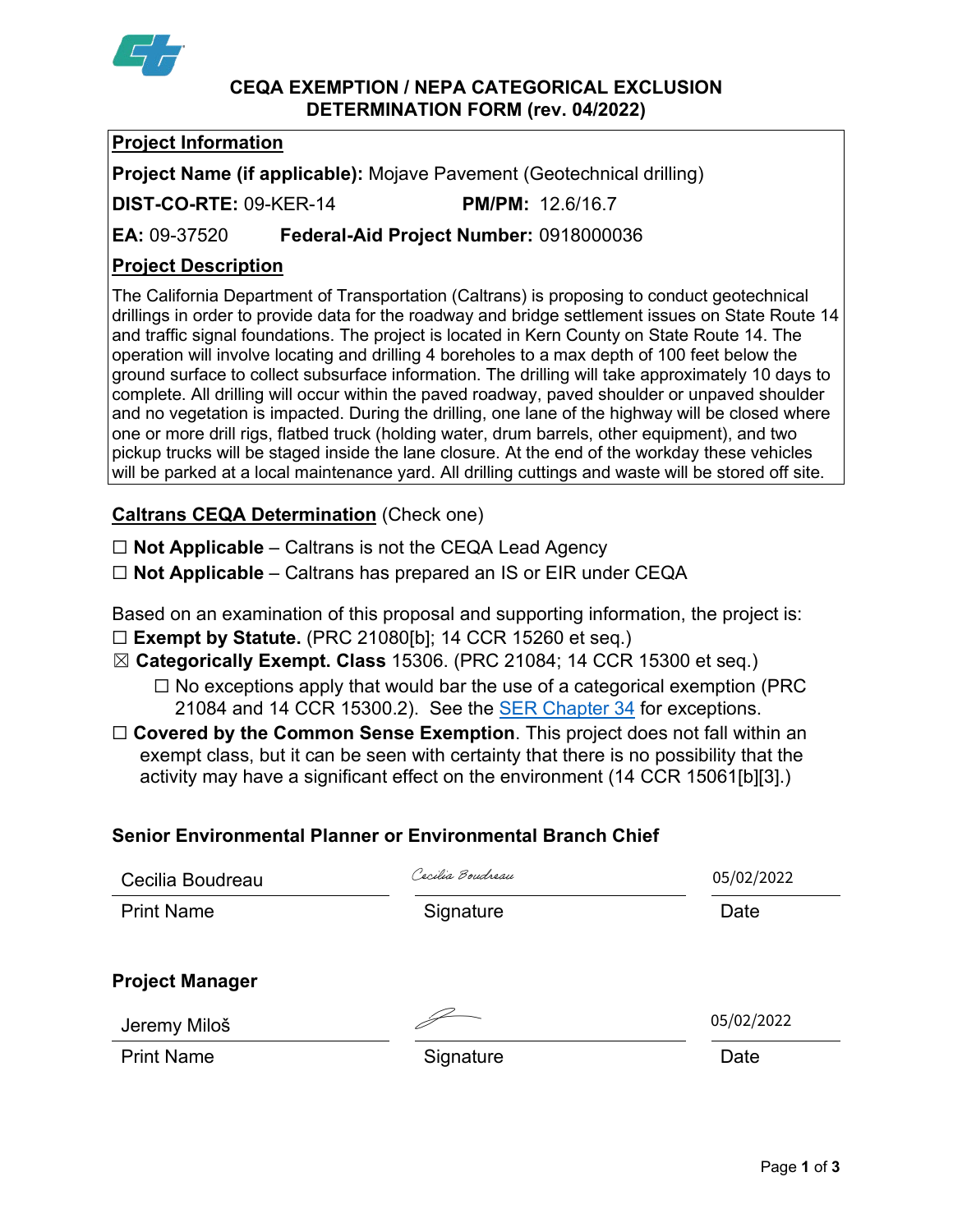

# **Caltrans NEPA Determination** (Check one)

#### ☐ **Not Applicable**

Caltrans has determined that this project has no significant impacts on the environment as defined by NEPA, and that there are no unusual circumstances as described in 23 CFR 771.117(b). See [SER Chapter 30](https://dot.ca.gov/programs/environmental-analysis/standard-environmental-reference-ser/volume-1-guidance-for-compliance/ch-30-categorical-exclusions#exception) for unusual circumstances. As such, the project is categorically excluded from the requirements to prepare an EA or EIS under NEPA and is included under the following:

☒ **23 USC 326:** Caltrans has been assigned, and hereby certifies that it has carried out the responsibility to make this determination pursuant to 23 USC 326 and the Memorandum of Understanding dated April 18, 2022, executed between FHWA and Caltrans. Caltrans has determined that the project is a Categorical Exclusion under:

#### ☒ **23 CFR 771.117(c): activity (c)(24)**

☐ **23 CFR 771.117(d): activity (d)(Enter activity number)**

☐ **Activity Enter activity number listed in Appendix A of the MOU between FHWA and Caltrans**

☐ **23 USC 327:** Based on an examination of this proposal and supporting information, Caltrans has determined that the project is a Categorical Exclusion under 23 USC 327. The environmental review, consultation, and any other actions required by applicable Federal environmental laws for this project are being, or have been, carried out by Caltrans pursuant to 23 USC 327 and the Memorandum of Understanding dated December 23, 2016 and executed by FHWA and Caltrans.

#### **Senior Environmental Planner or Environmental Branch Chief**

| Cecilia Boudreau                     | Cecilia Boudreau | 05/02/2022 |
|--------------------------------------|------------------|------------|
| <b>Print Name</b>                    | Signature        | Date       |
| <b>Project Manager/ DLA Engineer</b> |                  |            |
| Jeremy Miloš                         |                  | 05/02/2022 |
| <b>Print Name</b>                    | Signature        | Date       |

#### **Date of Categorical Exclusion Checklist completion (if applicable):** N/A **Date of Environmental Commitment Record or equivalent:** 4/28/2022

Briefly list environmental commitments on continuation sheet if needed (i.e., not necessary if included on an attached ECR). Reference additional information, as appropriate (e.g., additional studies and design conditions).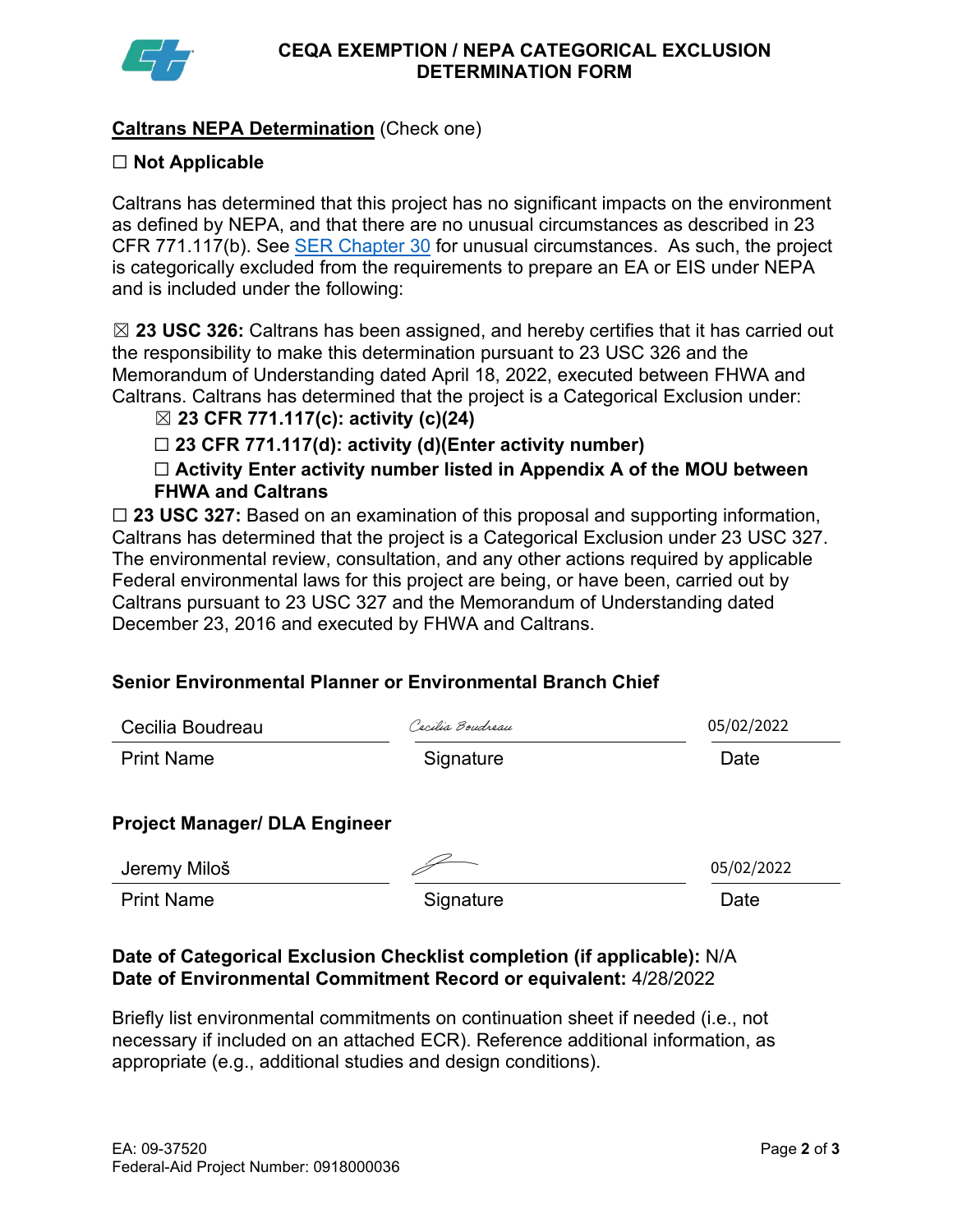

## **Continuation sheet:**

#### **Environmental Commitments (for Geotechnical work only):**

- Pre-drilling nesting bird and rare plant surveys will be conducted at least 48 hours prior to any work being done. If nesting birds or rare plants are found within the project area, the District Biologist will determine if work may be delayed or if a no work buffer will be placed around the nest and/or rare plant.
	- Provide Caltrans District 9 environmental unit with as much notice as possible prior to start of geotechnical activities. Surveys must be completed prior to start of drilling.